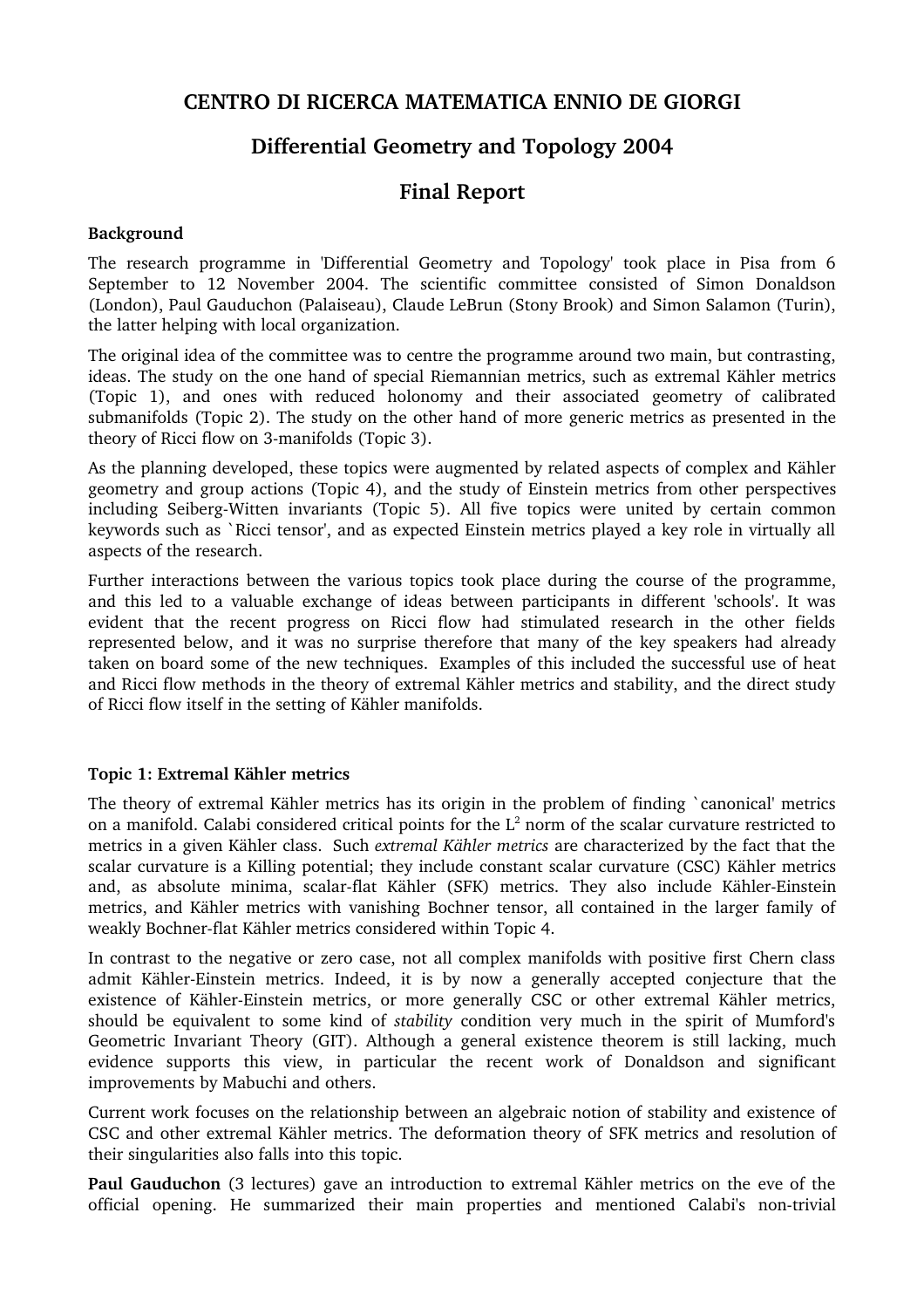examples. He subsequently gave a brief description of the Mabuchi metric on the space of Kähler metrics, and showed that the existence of geodesics between any two points in the space of Kähler metrics implies the uniqueness of extremal metrics (using arguments of Donaldson and Guan). His talks form the basis of an introductory but extensive monograph on the subject, to be published by the Centro De Giorgi.

**Toshiki Mabuchi** (4 lectures) spoke on stability and uniqueness of extremal Kähler metrics on a polarized algebraic manifold. He discussed Donaldson's quantization method for the stability problem (a balanced metric as a finitedimensional analogue of a CSC Kähler metric), an obstruction to asymptotic semistability of a polarized algebraic manifold, and associated integral invariants. Attention also focussed on asymptotic weighted Bergman kernels, as well as the second fundamental form in the geometry of Kähler potentials, and its application to the uniqueness problem.

**Zhang-Dan Guan** (3 lectures) presented a complete classification of extremal metrics on compact almost homogeneous manifolds of cohomogeneity one. He covered existence, stability, geodesics, uniqueness, generalized Futaki invariants, geodesic stability, parallel transform and Moser vector fields.

**Richard Thomas** (2 lectures) explained the correspondence between stable holomorphic bundles and Hermitian-Yang-Mills connections, and the conjectures of Yau, Tian, Fujiki and Donaldson on stable algebraic varieties and CSC Kähler metrics. He discussed Mumford's GIT notion of stability for algebraic varieties, and a modification, namely Tian's K-stability, as well as geometric criteria (work with J. Ross).

**Xiuxiong Chen** (2 lectures) presented his key work on the regularity of geodesics in the space of Kähler metrics and its application to Kähler geometry.

**Gang Tian** (2 lectures) talked about K-stability, its reformulations and relations to the existence of CSC Kähler metrics (joint work with S. Paul).

**Michael Singer** (2 lectures) turned first to the special case of zero scalar curvature in complex dimension 2, and finished with more exotic constructions of SFK metrics (work with Y. Rollin). This work involves elements of the geometry of ruled surfaces, including parabolic bundles and knowledge of Hirzebruch-Jung strings. **Claudio Arezzo** (2 lectures) spoke on new families of Kähler-Einstein manifolds (work with A. Ghigi and G. Pirola), and gluing of CSC Kähler metrics. The presence of symmetries allows one to establish Tian's analytic stability and obtain complete families of algebraic Fano manifolds and orbifolds admitting Kähler-Einstein metrics. Max Pontecorvo announced new existence results for anti-self-dual Hermitian metrics, and cast them in the general context of locally conformally Kähler surfaces.

**Santiago Simanca** discussed heat flows for extremal Kähler metrics. He set up the flow equation on the space of G-invariant Kähler metrics with fixed cohomology class, whose critical points are extremal metrics.

## **Topic 2: Reduced holonomy and associated geometry**

From the Riemannian viewpoint, Calabi-Yau (CY) manifolds are compact manifolds with holonomy group equal to  $SU(n)$ , with special focus on the case  $n=3$  (meaning 6 real dimensions). Initially, in the complex projective setting, they are generally detected by the existence of a holomorphic nform. By Yau's theorem, they carry a Ricci-flat Kähler metric, though the latter's explicit nature is unknown. Calabi-Yau spaces appear as the internal spaces (of tiny diameter) in string theories.

Mirror symmetry is an observed pairing in the set of CY manifolds of fixed (e.g. 6) dimensions in which Hodge numbers are interchanged to reflect a duality between complex and symplectic deformations. The Strominger-Yau-Zaslow (SYZ) conjecture attempts to explain mirror symmetry in terms of a pair of special Lagrangian (SL) foliations with a common base. The fibres are 3-tori that typically develop singularities over a knot in the base. Geometrical PDE gluing techniques are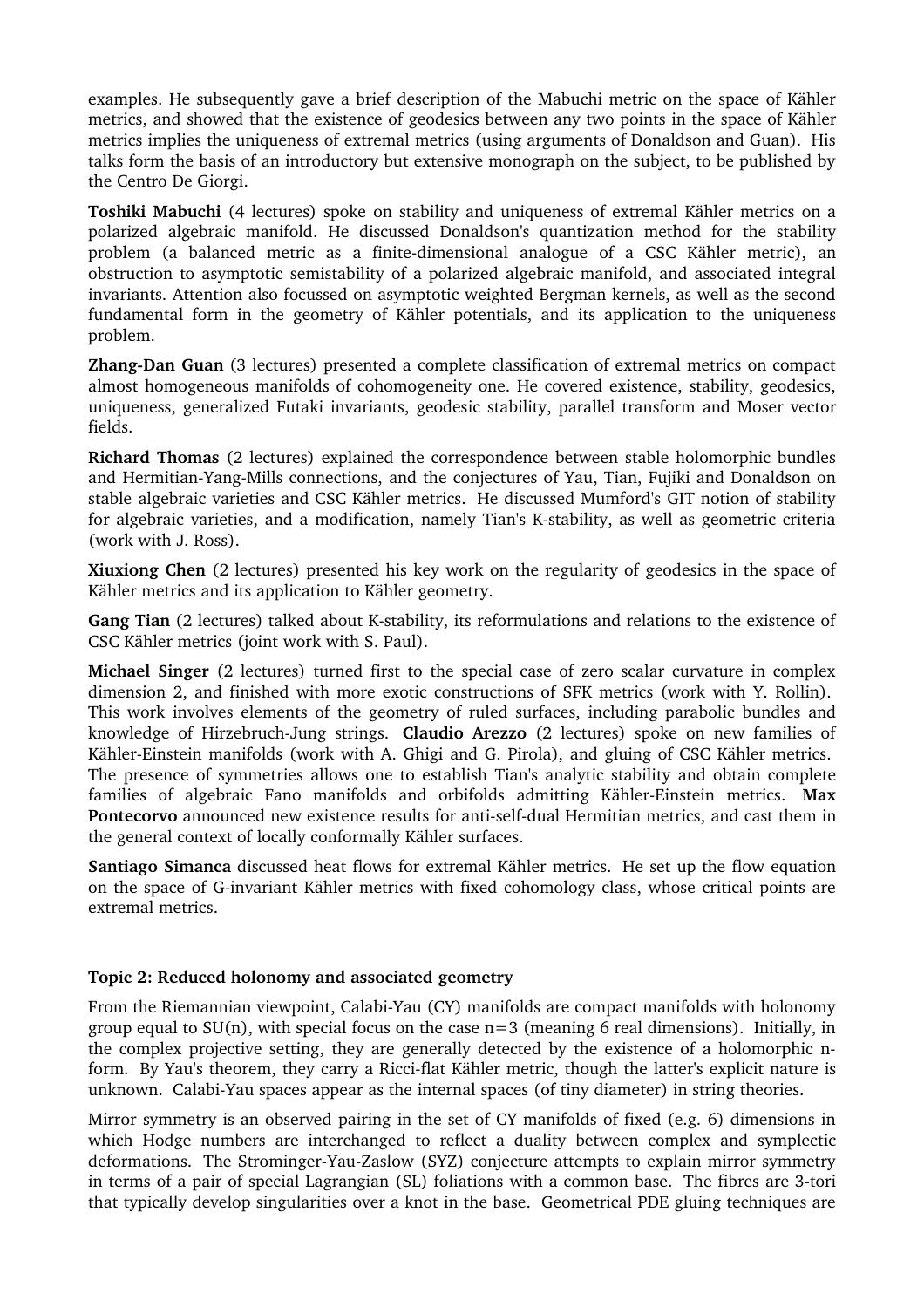of value in analysing this picture.

The above theory can be extended, in broad terms, to the theory of 7-manifolds admitting metrics with holonomy equal to G\_2 (and therefore Ricci-flat). Whilst these are obviously not complex, it was shown by Joyce that many compact example can be built up from CY spaces with holonomy SU(2) or SU(3). The role of SL submanifolds is replaced by that of 4dimensional *coassociative* submanifolds, and Kovalev showed that a class of examples can be constructed starting from Fano 3-folds. Physical aspects of the theory of G\_2 metrics (that occur in the 11-dimensional unification of various string theories) were subsumed under Topic 5.

**Mark Gross** (3 lectures) surveyed the approach to mirror symmetry using affine manifolds. Given a real manifold whose transition maps are integral affine linear maps, one can construct either a symplectic manifold fibred in tori over the real manifold, or a complex manifold fibred in tori. These torus fibrations are naturally dual to each other, and exhibit a simple form of mirror symmetry. In order to obtain interesting examples, such as mirror symmetry for K3 surfaces or complete intersections in toric varieties, one must study affine manifolds with singularities, but it is then much more difficult to construct symplectic or complex manifold structures on the torus fibrations. These issues were discussed and related to work of Siebert, Kontsevich and Soibelman.

**Diego Matessi and Ricardo Castano-Bernard** (1 lecture each) discussed Lagrangian fibrations of CY manifolds. This description of a K3 surface can be extended to deal with the quintic 3-fold using suitable models of singular Lagrangian fibrations. In the so-called negative case, a piece-wise smooth Lagrangian fibration fails to be smooth only over the singular fibres. **Mark Haskins** (3 lectures) constructed an infinite family of special Lagrangian cones over any compact orientable surface of odd genus, the first examples of SL cones whose links are surfaces of genus greater than 1 (joint work with N. Kapouleas). He subsequently discussed the theory from the viewpoint of spectral geometry and integrable systems.

Alexei Kovalev (4 lectures) started with a class of quasi-projective complex manifolds which topologically have a cylindrical end and admit a Ricci-flat Kähler metric with holonomy  $SU(n)$ , building on work of Tian and Yau. This was applied to the construction of metrics with holonomy G 2 on compact 7-manifolds. Examples are obtained using the algebraic geometry of Fano 3-folds and K3 surfaces. The resulting manifolds are topologically distinct from Joyce's examples, and are fibred by coassociative submanifolds with typical fibre diffeomorphic to a K3 surface. In a similar way, the Schoen CY 3-fold was (re)constructed analytically, leading to an example of an SL fibration required in the SYZ mirror symmetry conjecture.

**Daniel Huybrechts** (2 lectures) explained Hitchin's notion of generalized Calabi-Yau structures, and studied their moduli for K3 surfaces. They give rise to new weight-2 Hodge structures on K3 cohomology, and are related to Brauer classes and B-fields. He also reported on derived categories of generalized K3 surfaces (work with P. Stellari). **Bert Van Geemen** (2 lectures) discussed a Hodge-theoretic approach towards the Brauer group of a K3 surface. Basic K3 facts gave way to a study of the Brauer group of an elliptic fibration.

**Luca Migliorini** discussed the topology of (not necessarily compact) hyperkähler manifolds, given that several known families admit a contraction to a singular variety satisfying a mysterious `semismall estimate' (work with M. de Cataldo). **Zhang-Dan Guan** discussed bounds of the Betti numbers of a compact hyperkähler manifold of complex dimension 4, using spinor representations and the minimum length property. **Ryushi Goto** spoke about deformations of CY, hyperkähler and exceptional structures defined by closed differential forms. He established a criterion for unobstructed deformations from the cohomological point of view, and discussed the smoothing problem.

**Stefan Ivanov** gave an answer to a question posed by Bryant, by showing that a compact 7 manifold with a calibrated G\_2 structure is Einstein if and only if the holonomy reduces to G\_2, and extended this result. **Anna Fino** constructed homogeneous conformally parallel G\_2 structures on a class of solvmanifolds, and related it to the evolution of half-flat structures on 6-manifolds. **Pawel Nurowksi** considered geometry arising from the irreducible inclusion of SO(3) in SO(5),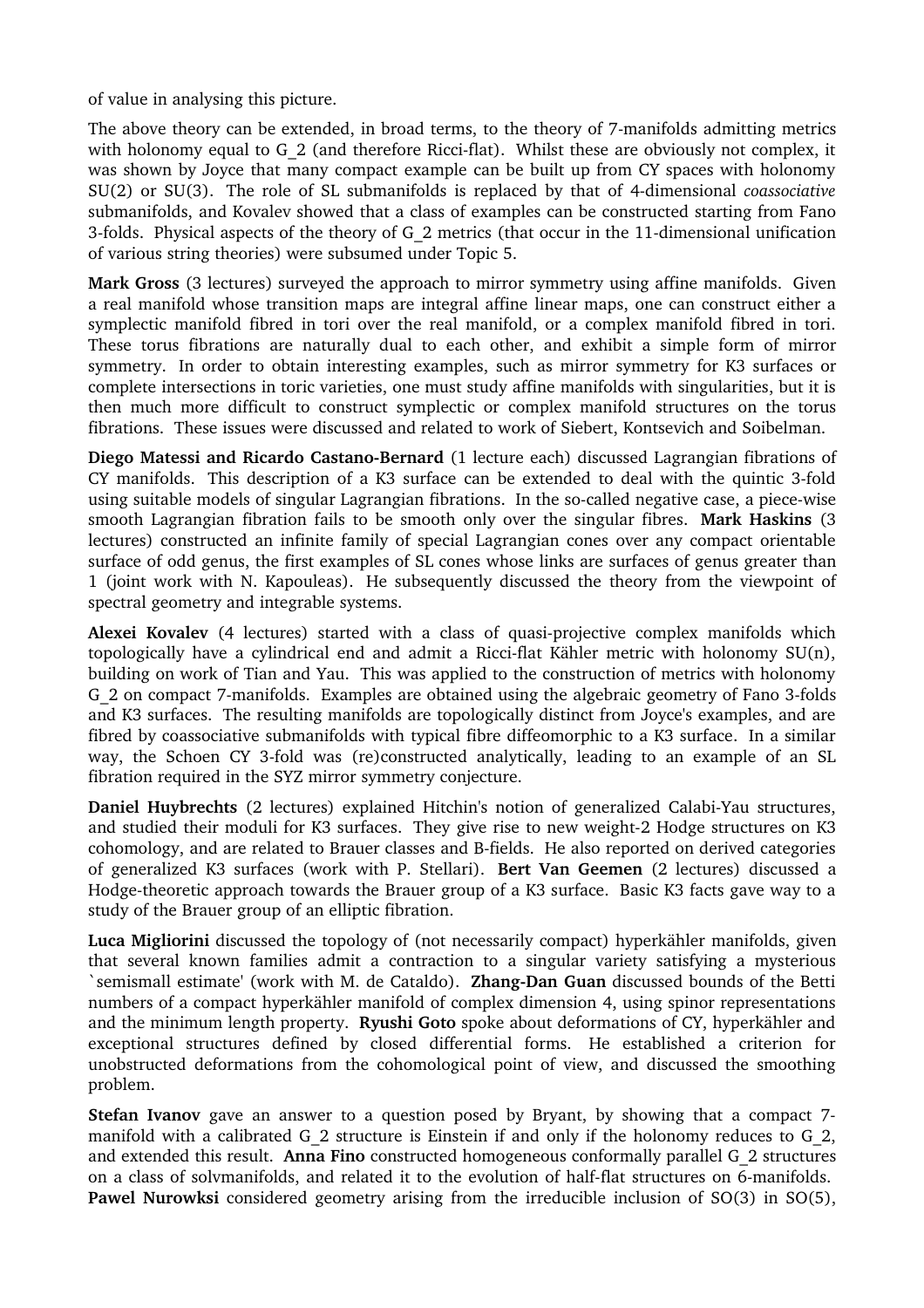and an associated notion of twistor space also related to G\_2. **PaulAndi Nagy** discussed several contexts, all in the presence of a special kind of symmetry, when it is possible to perform a double reduction of a 6-dimensional nearly-Kähler manifold.

#### **Topic 3: Ricci flow and the geometrization of 3-manifolds**

A remarkable property of the Ricci curvature of a Riemannian manifold is that it is of the same tensorial type as the metric itself, hence can be regarded as a vector field on the space of all metrics. The Ricci flow was introduced by Hamilton as a mechanism to improve properties of a Riemannian metric initially assigned on a compact manifold. It is a non-linear heat equation in the metric, and he showed that on a 3-manifold an initial metric of positive Ricci curvature converges in the limit to one of constant sectional curvature. The ultimate goal of the theory is to prove Thurston's Geometrization Conjecture, whereby any compact oriented 3manifold can be decomposed into a number of pieces, each with a well-determined geometry. This amounts to a classification of 3manifolds, modulo the study of hyperbolic ones, and implies the Poincaré Conjecture as a special case.

The deeper analysis of Ricci flow is concerned with singularities that arise in finite time. In geometric contexts, a common way to understand singularities is to rescale the solution on a sequence converging to the singularity, so to make it bounded. In this way, one can determine a model of the singularity. Perelman's celebrated work addresses many of the technical problems relating to singularities, such as encoding them into the topology of the underlying manifold, and is expected to imply a complete solution of the Geometrization Conjecture.

Although the Ricci flow is not a conventional gradient flow, it *is* a gradient flow of the metric on the subspace of those of fixed volume and harmonic representative. This may be used to seek a Kähler-Einstein metric on a given Kähler manifold with appropriate first Chern class. Such a process was analysed by Cao, following work the work of Aubin and Yau on the Calabi conjecture, and provides an important link with Topic 1 that helped to integrate these two subjects.

**Richard Hamilton** gave a special lecture by way of introducing the subject of Ricci flow on 3 dimensional manifolds, and Perelman's achievements within it.

**HuaiDong Cao** (5 lectures) gave 2 talks on the basic features of Ricci flow. This included the differential Harnack estimates of Li-Yau (for the scalar heat equation) and Hamilton (for the Ricci flow). He subsequently explained how Perelman's estimate for the conjugate backward heat equation can be derived by a similar method. One can then relate the L-function of Perelman to the optimal path integral of Li-Yau type. Other topics included Gaussian densities and the stability of Ricci solitons (work with R. Hamilton and T. Ilmanen); using these tools, one can sometimes predict or limit the formation of singularities in the Ricci flow. His final talk addressed the Ricci flow on Kähler manifolds and some open problems.

**Michael Anderson** (4 lectures) surveyed Grisha Perelman's work towards the geometrization conjecture. He began by presenting Thurston's theory, and then moved on to discuss Hamilton's results on Ricci flow. The remaining time was devoted to the following topics: the entropy functional, proof of the non-collapse and no-cigar theorems, the structure of blow-up limits, and the canonical neighborhood theorem. Finally, he examined Ricci flow with surgery, and its longtime behaviour.

**Bruce Kleiner** (2 lectures) addressed mean curvature flow of surfaces in 3manifolds, in the context of Perelman's work. He discussed the singular structure that may arise, that is broadly in line with the expectation that the only problems are neck pinches and components which collapse to asymptotically round spheres (work with T. Colding).

**Christophe Margerin** (2 lectures) provided a somewhat different viewpoint, emphasizing what is needed to achieve Thurston's geometrization programme for 3-manifolds.

**Alessandro Savo** studied the heat equation evolution of a smooth function on a Riemannian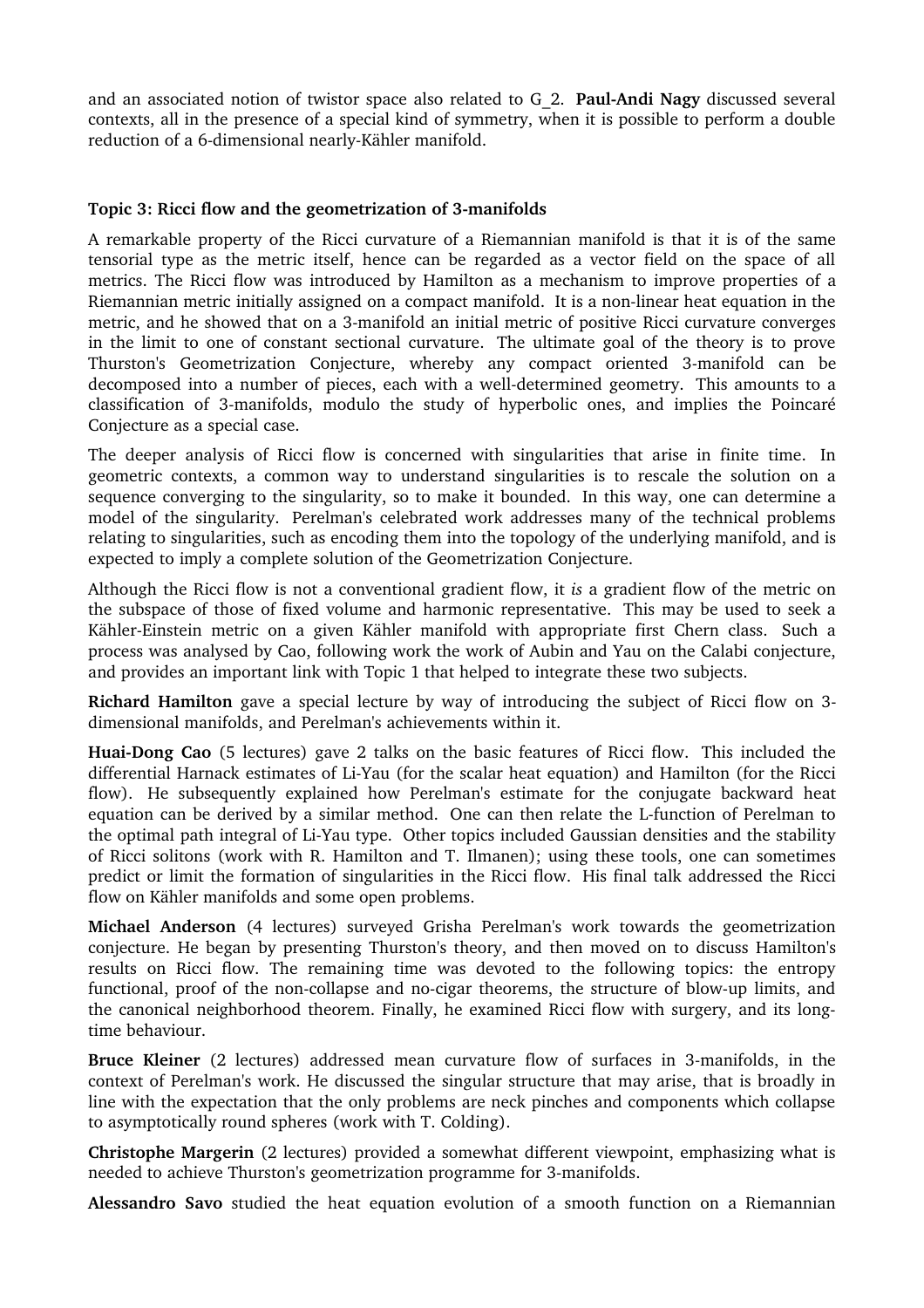manifold with Dirichlet boundary conditions. He obtained an explicit recursive formula which computes all invariants related to the asymptotic behaviour of the total heat content.

#### **Topic 4: Kähler geometry, topology and generalizations**

This topic brought together a number of facts and theories pertaining to Kähler geometry in relation with various questions of topology, algebraic geometry, special holonomy, extended Teichmüller spaces and symplectic geometry.

It also incorporated applications of the theory of Generalized Complex Geometry (GCG), introduced and developed by Gualtieri and Hitchin, that succeeds in placing complex and symplectic structures on an equivalent setting. It consequently provides a natural formalism for aspects of mirror symmetry, and was used by other speakers in Topic 2.

Some lecturers discussed explicit hyperkähler metrics, and others links between geometrical sructures and topology in 3 and 4 dimensions.

**Claire Voisin** (2 lectures) spoke about the Kodaira problem. There are numerous restrictions on the topology of Kähler manifolds, and she explained her result asserting that being projective implies supplementary restrictions. In any dimension at least 4, there exist Kähler compact manifolds which do not have the homotopy type of projective complex manifolds, and in particular do not *deform* to a projective one. The examples are obtained by blowing-up complex tori, though simply-connected such examples exist starting from dimension 6.

**Vestislav Apostolov, David Calberbank, Christina Tonnesen-Friedman (5 lectures in total)** spoke on various aspects of their joint work (also with P. Gauduchon) on torus actions on a Kähler manifold. So-called Hamiltonian 2-forms lead to *orthotoric* (a special case of toric) geometry and new constructions of Kähler-Einstein orbifolds. A classification of a large class of compact manifolds admitting rigid Hamiltonian torus actions was presented, as well as a study of weakly Bochner-flat Kähler metrics that can be regarded as special types of extremal Kähler metrics.

**Roger Bielawski** (2 lectures) explained the construction of hyperkähler metrics by the generalised Legendre transform, its relation with flows on Jacobians and how monopole metrics fit into the scheme. The asymptotic monopole metrics, corresponding to a cluster decomposition, were viewed as a deformation of the product of monopole metrics of lower charges which captures the interaction of the clusters. **Laura Barberis** considered geometrical structures related to a particular class of invariant complex structures on Lie groups, namely the abelian ones, and gave applications to hyperkähler metrics with torsion. **Stefano Marchiafava** surveyed results on complex and Kaehler submanifolds of quaternionic Kaehler manifolds.

Gil Cavalcanti discussed the strong Lefschetz property and dd<sup>c</sup> lemmas in the context of GCG, providing a direct link between geometry and topology in accordance with the programme's title. This theory exhibits these two properties as instances of a common phenomenon, whose implications were studied. **Antonella Nannicini** discussed generalized geometry from a different point of view, related to submanifold theory. **Adriano Tomassini** gave some examples of generalized Calabi-Yau structures on solvmanifolds, with special reference to complex dimension 3.

**Francois Labourie** (2 lectures) spoke on aspects of Teichmüller theory, explaining first how it can be thought of as a dictionary between various fields of mathematics, including hyperbolic geometry, representations of surfaces groups, and combinatorics of trivalent graphs. He then explained how the theory extends (at least conjecturally) to dimension  $n>2$ , with work of Hitchin and Fock-Goncharov completing some pages of the dictionary. Certain aspects survive as n tends to infinity. **Yann Rollin** (2 lectures) spoke on *monopole fillable* contact manifolds, meaning that the Kronheimer-Mrowka-Seiberg-Witten invariant (for a 4-manifold with a contact boundary) is non-vanishing (joint work with T. Mrowka). In this set-up, there is a strong interplay between the 3dimensional contact geometry and the 4dimensional geometry of the filling.

**Vincenzo Ancona** (2 lectures) discussed a simplified approach to mixed Hodge theory, based on a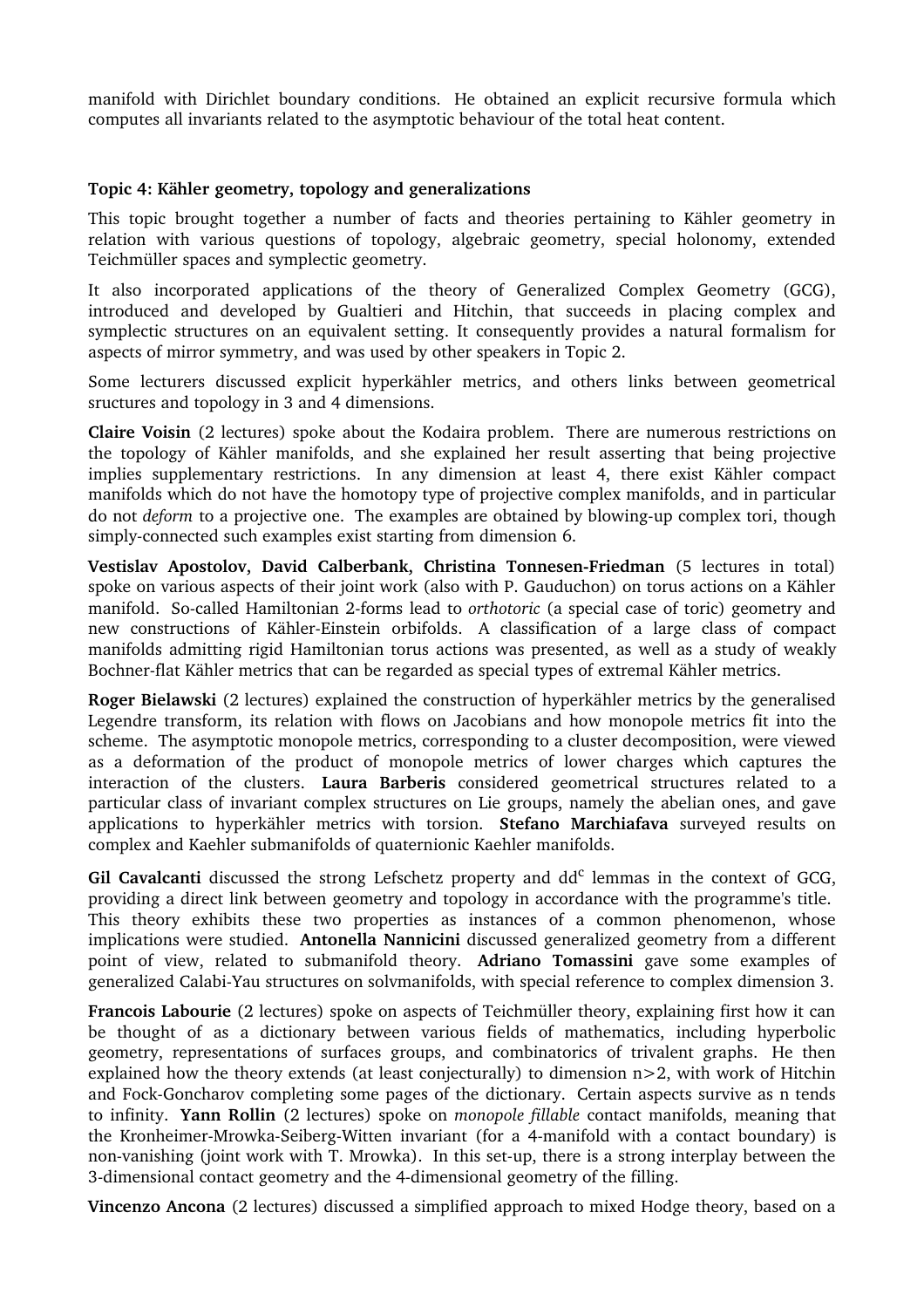new treatment of differential forms on singular complex spaces. **Gian Pietro Pirola** discussed the de Franchis problem that asserts that a compact Riemann surface admits only finitely many nonconstant holomorphic maps onto a surface of genus >1. Using Hodge structure, he found bounds for the case of algebraic surfaces of general type. **Paolo de Bartolomeis** (2 lectures) described a general deformation machinery, enhancing relationships between the Z and Z\_2 theories, with applications to (super) holomorphic and symplectic manifolds. **Fabio Podestà** considered the class of homogeneous toric bundles over a flag manifold and provided a simple algebraic criterion which characterizes the Fano manifolds in this class. **Fiammetta Battaglia** described toric spaces associated with nonrational, nonsimple convex polytopes, from both the symplectic and complex viewpoint. **Ugo Bruzzo** developed an equivariant cohomology setting for Lie algebroids and proved a related localization formula.

## **Topic 5: Curvature, Einstein metrics and all that**

One of the central problems of modern differential geometry is to determine which compact manifolds admit an Einstein metric (that is, a metric of constant Ricci curvature). But this is merely one facet of the more general problem of trying to relate the geometry of Riemannian manifolds to their topology.

In recent years, it has also become increasingly clear that one should pay close attention to the existence problem for complete Einstein metrics on non-compact manifolds. In particular, the study of *asymptotically hyperbolic* Einstein metrics turns out to be intimately related to the study of conformal structures of compact manifolds. This has led to new results, not only in mathematics, but also in physics, where the relation between conformal metrics on the boundary of a compact manifold-with-boundary and Einstein metrics on the interior is viewed as a typical example the socalled AdS/CFT correspondence, a topic of central interest in string theory.

**Olivier Biquard** (3 lectures) gave an introduction to the subject of asymptotically symmetric Einstein manifolds, involving the correspondence between Einstein metrics and their conformal boundaries. This leads to a new eta invariant for CR 3-manifolds (joint work with M. Herzlich). The last lecture explained results characterizing boundaries of self-dual Einstein metrics.

**Kris Galicki** (3 lectures) spoke on Sasakian structures and Einstein metrics. He began by focussing on the relation between Sasakian and canonical Kähler metrics. He proved that both standard and exotic spheres admit large families of Sasakian-Einstein metrics, and that all homotopy spheres in dimension 7 and 11 admit such metrics. Many compact, simply-connected contact 5-manifolds do not admit any Sasakian structure and even fewer have positive Sasakian structures (work with C. Boyer and J. Kollar).

**Paolo Piccinni** discussed self-dual Einstein metrics with 2-dimensional isometry group, and their relation to 7-dimensional 3-Sasakian manifolds. Andrew Swann reported on Einstein metrics of neutral signature, with applications to the classification of so-called hypersymplectic and paraquaternionic structures.

**Gary Gibbons** (2 lectures) explained the theory of consistent reductions of higher dimensional supergravity theories, D-branes and new metrics of exceptional holonomy. He also constructed infinitely many Einstein metrics on a product of sphere from Kerr-de-Sitter black holes. George **Papadopoulos** reported on the attempts that have been made to classify the solitons of 11 dimensional supergravity, including a classification of solitons with maximal supersymmetry.

**Jeff Viaclovsky** (2 lectures) obtained a compactness result for various classes of Riemannian metrics in dimension 4, including anti-self-dual and CSC Kähler metrics. With certain geometric assumptions, the moduli space can be compactified by adding metrics with orbifold singularities (joint work with G. Tian). The analysis differs substantially from the known Einstein case in that it avoids the use of a point-wise Ricci curvature bound.Matt Gursky (2 lectures) introduced the problem of prescribing symmetric functions of the eigenvalues of the Ricci tensor of a conformal metric. After a technical discussion of ellipticity and other notions, he gave a general existence